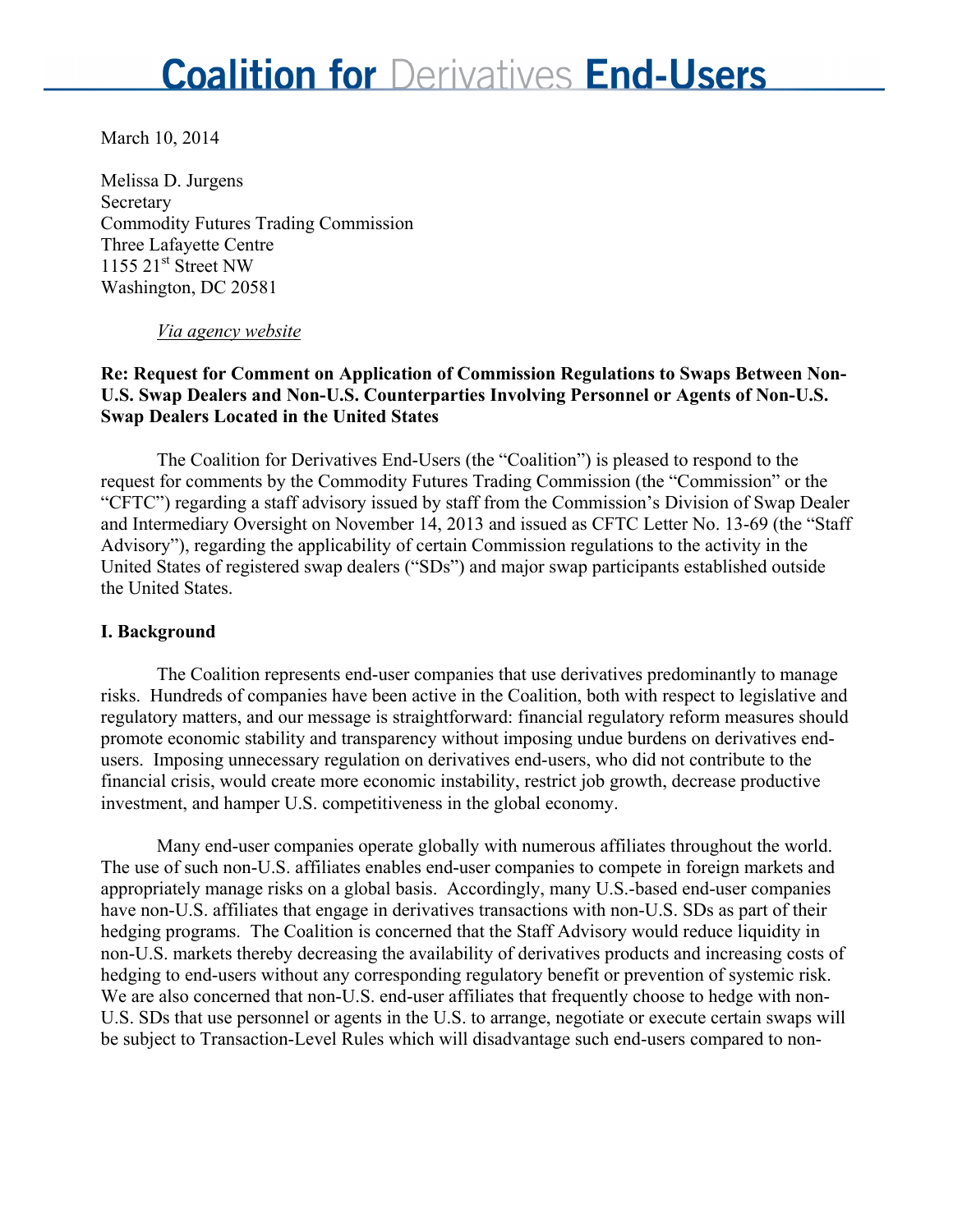U.S. end-users that choose to hedge with unregistered counterparties or counterparties that do not use personnel or agents located in the U.S. for the same or similar transactions.<sup>1</sup> Additionally, we are concerned that the substantive rules imposed by the Staff Advisory have not be been appropriately subjected to notice and comment and appropriate analysis of the costs and benefits of such a requirement.

The Coalition is pleased to offer comments focused on ensuring that the cross-border scope of the Dodd-Frank Act reflects legislative intent, does not impose undue burdens on the business community, and permits end-users to manage risks efficiently and effectively.

#### **II. The Commission Should Not Adopt the Staff Advisory**

 $\overline{a}$ 

The Coalition strongly urges the Commission not to adopt the Staff Advisory as its implementation will negatively impact global end-user companies that have non-U.S. affiliates that enter into swaps. If implemented, the Staff Advisory will (1) increase costs to end-users that are passed on from their counterparties that were forced to modify their businesses to compete in non-U.S. markets; (2) force end-users to search for new counterparties as non-U.S. SDs exit certain markets where they had relied on the expertise of personnel or agents in the United States to arrange, negotiate or execute swaps; (3) force end-users to trade with less regulated foreign counterparties where non-U.S. SDs have exited the market; (4) require end-users to unnecessarily comply with duplicative and/or conflicting regulations; and (5) lead to competitive disadvantages for certain non-U.S. end-user affiliates that had relied on trading with non-U.S. SDs compared to other non-U.S. end-users in the same markets that currently hedge with unregistered counterparties.

Non-U.S. SDs generally will engage personnel or agents located in the United States to arrange, negotiate, or execute swaps because such personnel or agents can better serve the non-U.S. SD's clients because they have particular subject matter expertise for a particular type of transaction and because of their clients, location across time zones. For example, an entity organized under the laws of Germany may seek to hedge its risk in a particular sector by entering into a swap with a German SD; however, the German SD may use personnel in the U.S. who are experts on particular products to consult with end-user companies. Under the Staff Advisory, the transaction between two entities organized under the laws of Germany, with no risk impact to the United States whatsoever, would nonetheless be subject to the CFTC's Transaction-Level Rules, without the ability for substituted compliance, simply because the German SD arranged, negotiated or executed the swap using personnel in the United States. In this common scenario, the Commission's approach in the Staff Advisory would subject the transaction to all Dodd-Frank requirements and all of the requirements under the European Market Infrastructure Regulation without the ability for substituted compliance. This is an anomalous result that is a clear departure from the approach finalized in the CFTC's final guidance.

<sup>1</sup> The Transaction-Level Rules are defined in the CFTC's final cross-border guidance. *See* Interpretive Guidance and Policy Statement, 78 Fed. Reg. 45292, 45366-68 (July 26, 2013).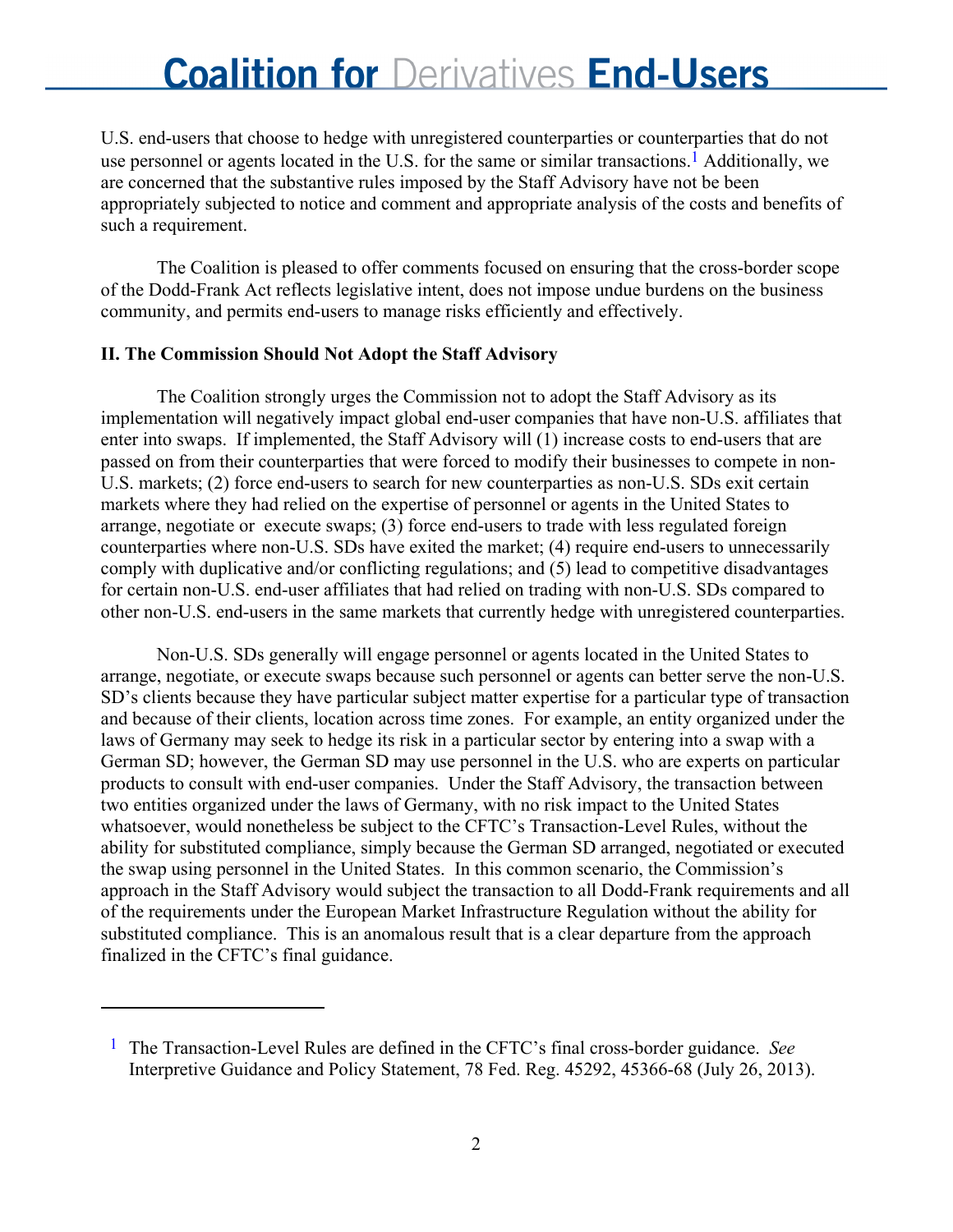To state the obvious, end-users greatly benefit from dealing with persons who have expertise in the products in which they seek to hedge or mitigate commercial risks. Further, non-U.S. affiliates of U.S.-based end-users often prefer engaging with registered SDs, as such entities are more regulated and can offer a broad scope of products to address a company's specific hedging needs. However, end-users, who are using swaps to hedge or mitigate commercial risks associated with operating their businesses, will generally seek not to trade with non-U.S. SDs when trading with such foreign entities will unnecessarily subject them to duplicative regulatory requirements, increase costs and place them at a disadvantage compared with competitors who do not trade with such non-U.S. SDs and therefore do not have to incur such costs.

 The Staff Advisory will force non-U.S. SDs that use personnel or agents to "arrange, negotiate, or execute" swaps to exit certain markets or move personnel outside the U.S. in order to remain competitive in non-U.S. markets. As more non-U.S. counterparties refuse to trade with non-U.S. SDs to avoid regulation, it may become uneconomical for such non-U.S. SDs to participate in such markets. Non-U.S. SDs will either move personnel from the U.S. overseas or hire duplicative personnel in foreign markets so that they do not lose clients to unregistered counterparties or will choose to exit markets entirely. The costs that non-U.S. SDs will incur to move personnel outside the United States will undoubtedly be passed on to derivatives end-users and ultimately to customers. End-users rely on non-U.S. SDs to operate as market makers in markets that often times have very few such market makers. Further, end-users rely on non-U.S. SDs in instances in which a highly rated counterparty (e.g., AAA) is desired or required to serve as counterparty to a swap, for example, to comply with requirements imposed by lenders on derivatives used to hedge commercial loans. Counterparties that meet such requirements are extremely limited and actions that could deter them from transacting or cause them to take actions which would increase end-user costs would be particularly impactful in markets with small pools of counterparties. Therefore, the exit of non-U.S. SDs from such markets would result in a loss of liquidity that will leave non-U.S. end-user affiliates scrambling to find counterparties to hedge their risks. As a result, end-users will likely be forced to pay more for the same swaps, find new counterparties with which to transact (including the costs associated with engaging a new counterparty) or not hedge their risk altogether.

Accordingly, a swap between a non-U.S. end-user counterparty (that is not a guaranteed affiliate or conduit affiliate of a U.S. person) and a non-U.S. SD should not be subject to the Transaction-Level Rules as there is no systemic risk transferred back to the United States. Because swaps between two non-U.S. entities that merely utilize U.S. personnel in arranging, negotiating, or executing such swaps do not import any risk to the U.S. market or U.S. entities, subjecting such swaps to the Transaction-Level Rules is duplicative and unnecessary.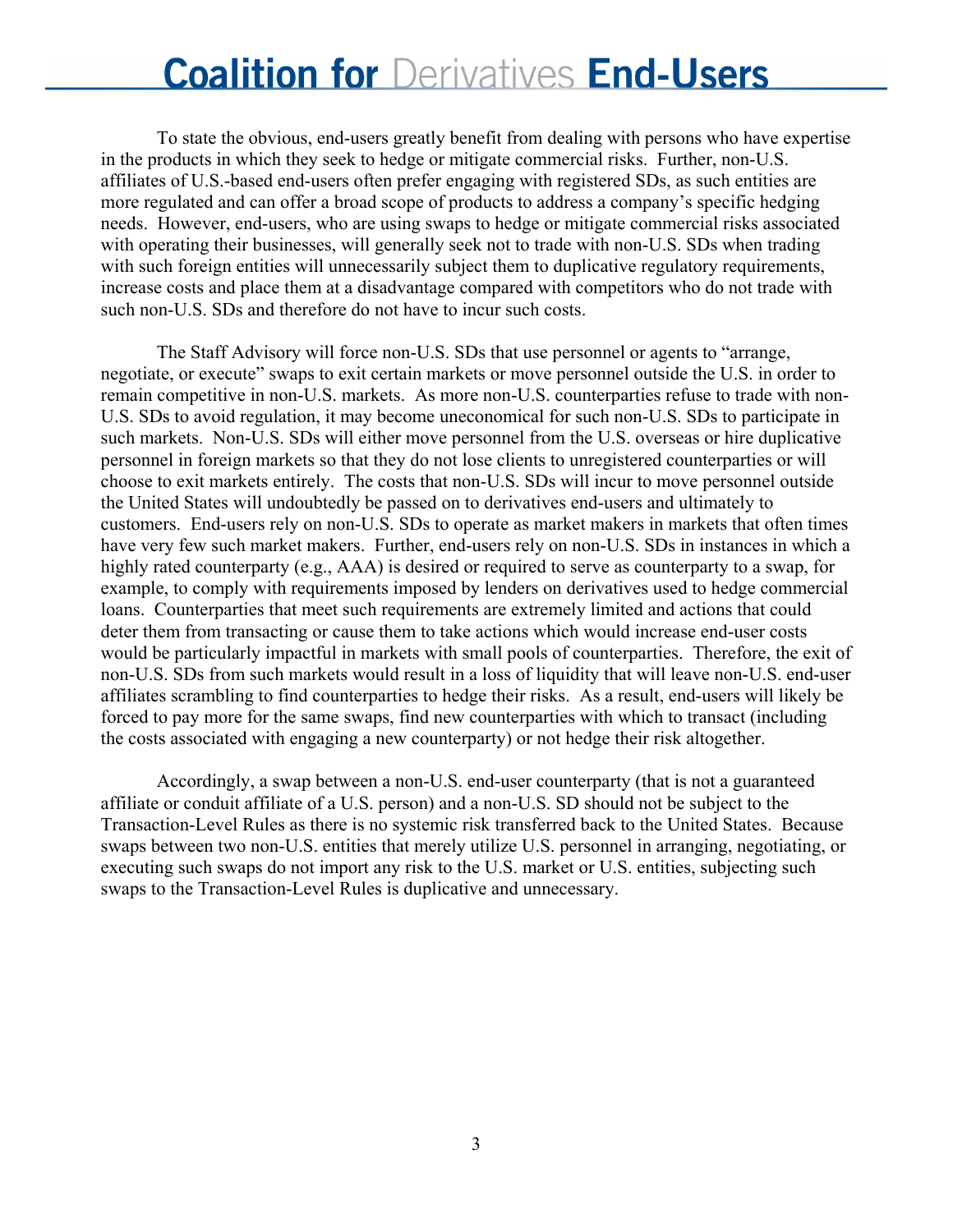### **III. The Commission's Cross-Border Rules, Including the Staff Advisory, Should Follow Appropriate Procedural Requirements**

As the Coalition explained in its August 27, 2012 comment to the proposed cross-border guidance,<sup>2</sup> the Commission should not adopt substantive policy, such as that in the Staff Advisory, without the appropriate notice and comment, pursuant to the Administrative Procedure Act  $("APA")$ ,<sup>3</sup> and conducting a full cost-benefit analysis that appropriately considers the costs and impacts on end-users.4 The Commission's circumvention of APA requirements through adoption of the substantive criteria as a mere "advisory" or "guidance" is impermissible: "It is wellestablished that an agency may not escape the notice and comment requirements . . . by labeling a major substantive legal addition to a rule a mere interpretation.<sup>5</sup> The issuance of rules through "guidance" and "advisory" documents allows the Commission to sidestep APA rulemaking requirements and thus introduces substantial regulatory uncertainty by making it difficult for enduser companies to plan for future activities and develop appropriate hedging policies and procedures. Even though the Commission has permitted a 60-day comment period on the Staff Advisory, an "advisory" or "guidance" can be amended or withdrawn without a formal process and without opportunity for public comment in the future. In contrast, rules can be amended only by notice and comment rulemaking.

The issuance of this Staff Advisory is a clear example of the need for notice and comment rulemaking relating to the cross-border scope of Title VII of the Dodd-Frank Act. The Staff Advisory provides a departure from the Commission's "entity-based" approach in the final crossborder guidance to incorporate a broad "conduct-based" approach that is not discussed in the proposed or final cross-border guidance.<sup>6</sup> In fact, the only mention of such conduct-based oversight is relegated to a mere afterthought in a footnote of the final cross-border guidance and discussed in a much more narrow fact set than that provided in the Staff Advisory.<sup>7</sup> Market participants were modifying their businesses in an attempt to comply the Commission's final cross-border guidance when the Staff Advisory greatly changed the scope of the cross-border guidance both conceptually and substantively. The Staff Advisory, which would greatly expand the scope of non-U.S. end-user

 $\overline{a}$ 

- 6 *See* 77 Fed. Reg. 41213; 78 Fed. Reg. 45292.
- 7 *See* 78 Fed. Reg. 45350, n. 513.

<sup>2</sup> *See* Coalition Comment Letter No. 58510 (Aug. 27, 2012); Proposed Interpretive Guidance and Policy Statement, 77 Fed. Reg. 41213 (July 12, 2012).

<sup>3</sup> *See* 5 U.S.C. § 553(c).

<sup>4</sup> *See* 7 U.S.C. § 19(a).

<sup>5</sup> *Appalachian Power Company v. Environmental Protection Agency*, 208 F.3d 1015, 1024 (D.C. Cir 2000).